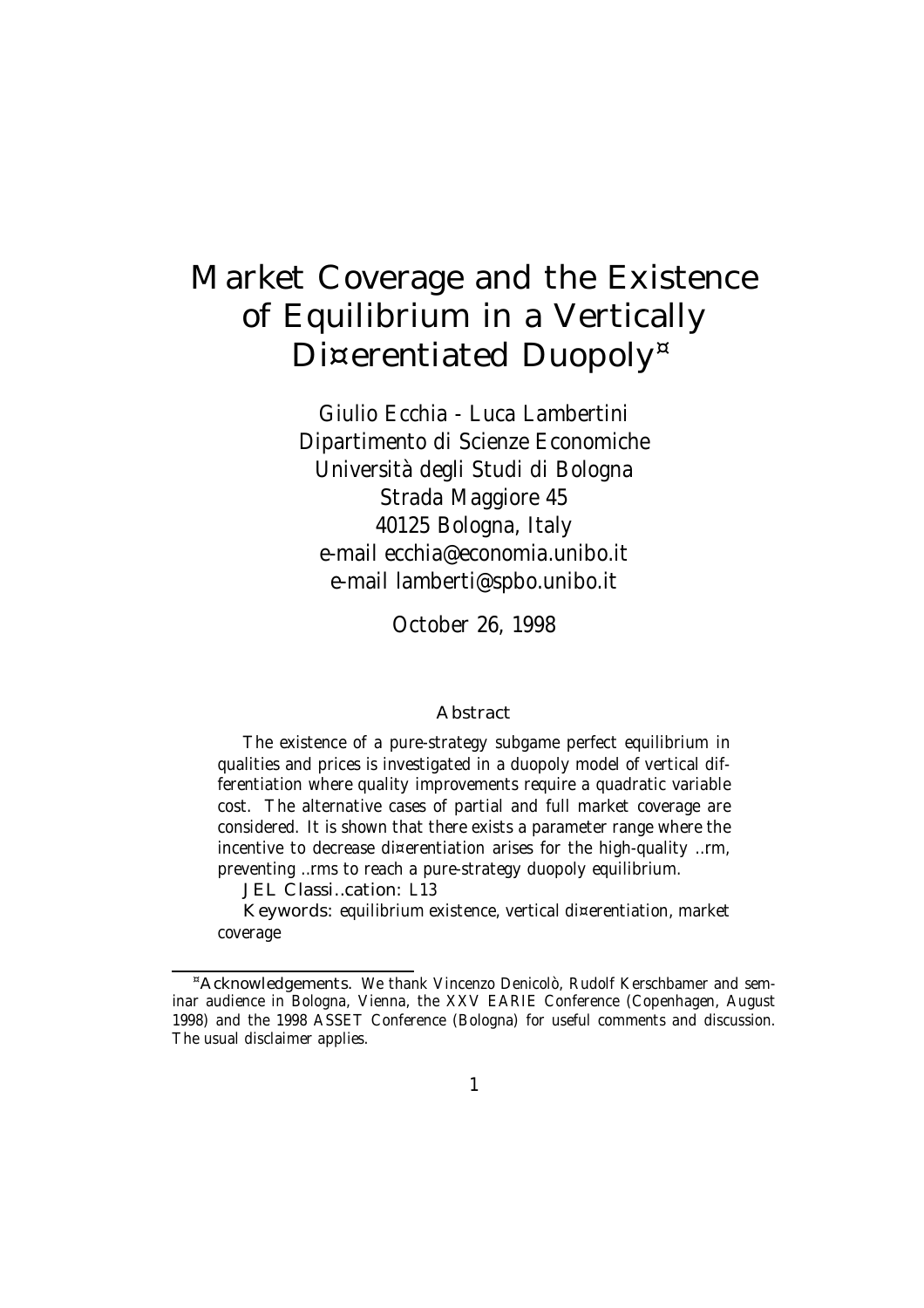# 1 Introduction

In the existing literature on vertical product di¤erentiation, quality improvements imply alternatively a …xed or a variable cost. The nature of technology largely a¤ects the equilibrium market structure (for a review, see Anderson et al., 1992, chapter 8). The well known …niteness property obtains when quality improvements require either a …xed cost possibly represented by R&D e¤orts, or a variable cost which does not increase too fast as quality increases (Gabszewicz and Thisse, 1979, 1980; Shaked and Sutton, 1982, 1983). Otherwise, with su¢ciently convex variable costs of quality, a segmented market structure obtains, as in horizontal di¤erentiation models à la Hotelling (1929). As stressed by Gabszewicz and Thisse (1986), vertical di¤erentiation models are generally expected to generate pure-strategy equilibria where prices are strictly above marginal production costs. On the contrary, under horizontal product di¤erentiation, an established result is that a pure-strategy equilibrium in prices may not always exist (see, inter alia, d'Aspremont et al., 1979; Gabszewicz and Thisse, 1986; Economides, 1986; Anderson, 1988). More precisely, a subgame perfect equilibrium with prices greater than marginal cost may fail to exist, because …rms' location choices drive prices to marginal cost. 1

To our knowledge, all existing contributions on vertical product di¤erentiation assume either partial or full market coverage. The only paper where the extent of market coverage is endogenously determined by …rms' strategic interaction is due to Wauthy (1996), analysing a vertically di¤erentiated duopoly where …rms produce at no cost. He identi…es the parameter ranges where either full or partial market coverage arises at equilibrium, as well as a range where a corner solution at the price stage obtains, in which the lowquality …rm's price extracts all the surplus from the individual located at the lower bound of the support of consumer's distribution. He proves that such a corner solution is indeed the pure-strategy subgame perfect price equilibrium in the relevant range.

We consider a duopoly model of vertical di¤erentiation with quadratic costs of quality improvements, so that the …niteness property does not hold.

 $^{\text{1}}$ Obviously, a price equilibrium in mixed strategies always exists (Dasgupta and Maskin, 1986; Osborne and Pitchick, 1987).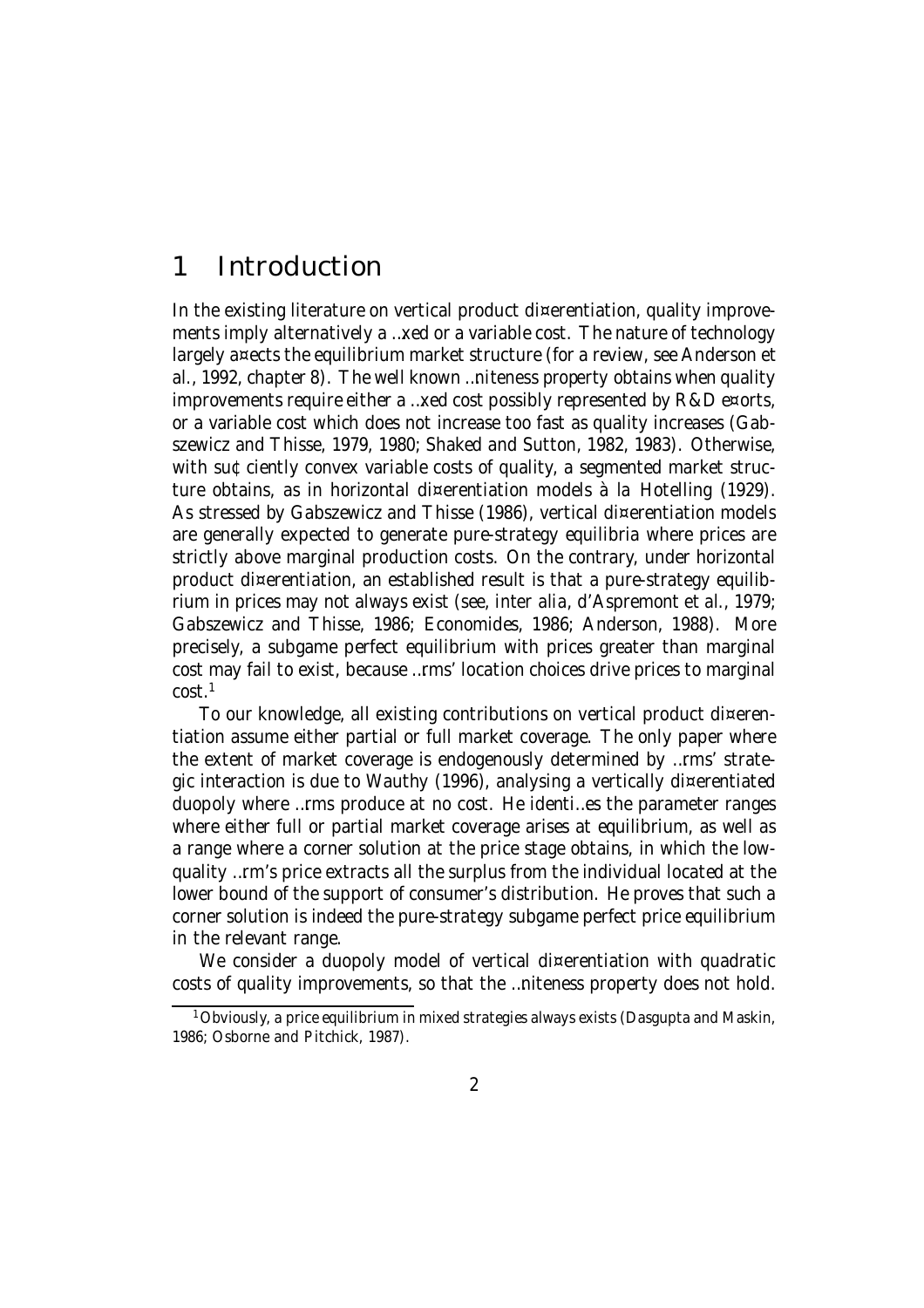We investigate the existence and characterization of pure-strategy subgame perfect equilibria for a …xed market size. The alternative cases of full and partial market coverage are considered. We show that the parameter intervals in which the two alternative regimes can arise are disjoint. In order to de…ne the demand structure in the parameter range where neither partial nor full market coverage can be properly de…ned, we prove that the low-quality …rm sets her price to extract all the surplus of the poorest consumer in the market. Our …ndings reveal that, in such interval of demand parameters, a purestrategy equilibrium fails to exist. This is due to the incentive for the highquality …rm to set a quality such that the rival's sales are driven to zero. Should …rms produce at zero cost, as in Wauthy (1996), the non-existence problem would disappear, due to the incentive for the high-quality producer to supply the highest quality which is technologically feasible.

The remainder of the paper is structured as follows. The model is laid out in section 2, describing the alternative cases of partial and full market coverage. Section 3 contains the proof of the non-existence of a pure-strategy equilibrium with prices above marginal costs. Concluding remarks are presented in section 4.

### 2 The model

We describe a model of vertically di¤erentiated duopoly under complete information. Each …rm produces a vertically di¤erentiated good, with  $q_H$  $q_L$ , and then competes in prices against the rival. There exists a continuum of consumers indexed by their marginal willingness to pay for quality  $\mu$  2 [ $\mu_0$ ;  $\mu_1$ ]; with  $\mu_0 = \mu_1$  i 1: The distribution of consumers is uniform, with density  $f(\mu) = 1$ , so that the total mass of consumers is also 1. Each consumer buys one unit of the product i that yields the highest net surplus  $U = \mu q_i$  j  $p_i$ ; i = H; L:

Production technology involves variable costs, which are quadratic in the quality level and linear in the output level:

$$
C_i = q_i^2 x_i \quad i = H; L; \tag{1}
$$

where  $\mathsf{x}_\mathsf{i}$  indicates the output level of …rm i. Firm i's pro…t function is

$$
\mathcal{V}_{ij} = (p_{i \, j} \, q_i^2) x_i \tag{2}
$$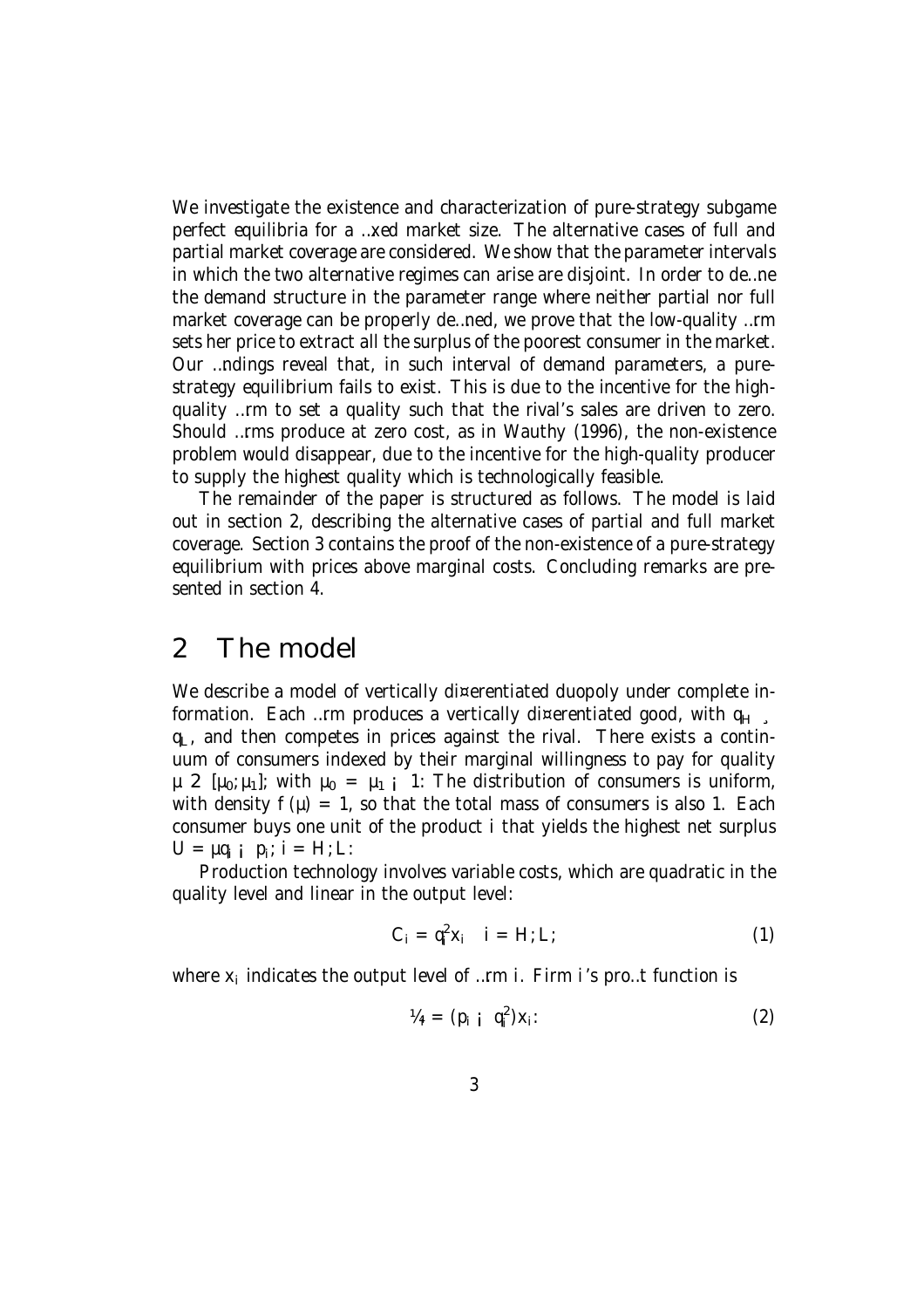Competition between …rms is fully noncooperative and takes place in two stages. In the …rst, …rms set their respective quality levels; then, in the second, which is the proper market stage, they compete in prices. The solution concept applied is the subgame perfect equilibrium by backward induction. In the remainder of the section, we describe the two alternative equilibria that can arise under either full or partial market coverage.

#### 2.1 Full market coverage

This setting follows the analysis presented in several contributions (Moorthy, 1988; Champsaur and Rochet, 1989; Cremer and Thisse, 1994; Lambertini, 1996). Suppose all consumers are able to buy, i.e.,  $\mu_1$  is su¢ciently high to allow for full market coverage. Given generic prices and qualities, the "location" of the consumer indi¤erent between the two varieties is  $h = (p_H i$  $p_1$ )=( $q_H$  ;  $q_1$ ); so that market demands are  $x_H = \mu_{1,i}$  h and  $x_1 = h_i$  ( $\mu_{1,i}$  1):

Consider the market stage. From the …rst order conditions (FOCs henceforth),

$$
\frac{\omega_{H}}{\omega_{H}} = \mu_1 i \frac{2p_{H} i p_{L} + q_{H}^2}{q_{H} i q_{L}} = 0;
$$
 (3)

$$
\frac{\omega_{\mu_{L}}}{\omega_{p_{L}}} = \frac{p_{H i} \ 2p_{L} + q_{L}^{2}}{q_{L}(q_{H i} \ q_{L})} \ i \ (\mu_{1 i} \ 1) = 0; \qquad (4)
$$

the following equilibrium prices obtain:

$$
p_{H} = \frac{(q_{H} i q_{L})(\mu_{1} + 1) + 2q_{H}^{2} + q_{L}^{2}}{3}; \quad p_{L} = \frac{(q_{H} i q_{L})(2 i \mu_{1}) + 2q_{L}^{2} + q_{H}^{2}}{3}
$$
(5)

Substituting and rearranging, we get the pro…t functions de…ned exclusively in terms of qualities,  $\frac{1}{4}$  ( $q_H$ ;  $q_L$ ): The subgame perfect quality levels are

$$
q_{H} = \frac{4\mu_{1} + 1}{8}; \quad q_{L} = \frac{4\mu_{1} + 5}{8}; \tag{6}
$$

which entails the general constraint  $\mu_1$ , 9=4; in order for the poorest consumer to be in a position to buy the low-quality product. The corresponding equilibrium pro…ts are  $\frac{1}{H} = \frac{1}{4} = 3=16$ ; and equilibrium demands are  $x_H = x_L = 1$ =2: Observe that the socially optimal qualities would be the ...rst and third quartiles of the interval  $[\mu_0=2;\mu_1=2]$ ; which obtains from the calculation of the preferred varieties for the richest and the poorest consumer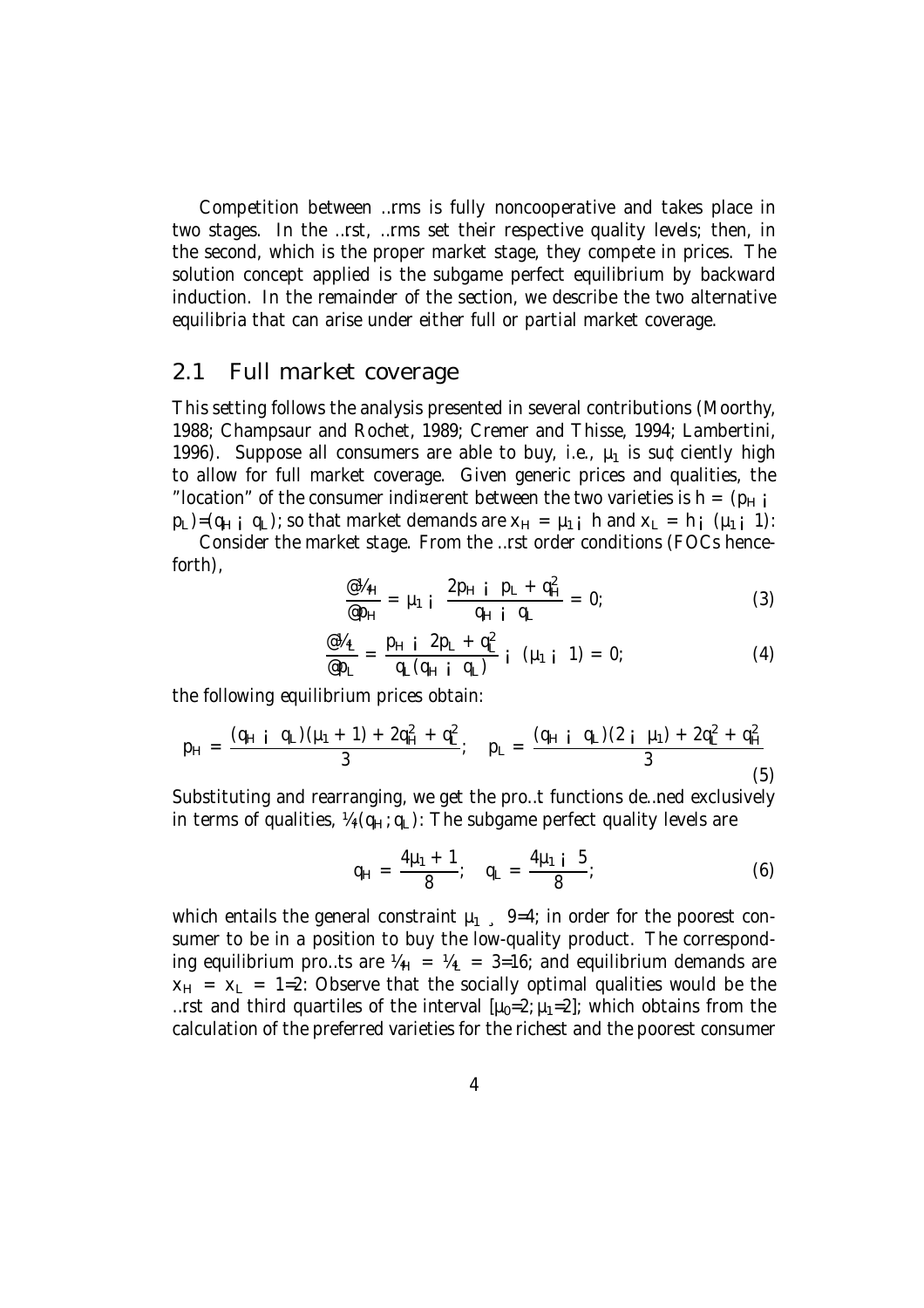in the market, if such varieties were sold at marginal cost. This implies that (i) qualities are set, respectively, too low and too high as compared to the social optimum; and (ii) this model shares its general features with the model of spatial competition with quadratic transportation costs (see Cremer and Thisse, 1994). 2

#### 2.2 Partial market coverage

Consider now the case where the market is partially covered. We retain the set of assumptions introduced above, except that now there exists a consumer who is indi¤erent between buying the low-quality good and not buying at all. His location along the spectrum of the marginal willingness to pay is given by the ratio  $k = p_L = q_L$ , so that now market demands are  $x_H = \mu_1$  i h and  $x_1 = h_i$  k: Given the cost function (1), the pro…t function of …rm i remains de…ned as in (2).

Again, proceeding backwards, the FOCs for noncooperative pro…t maximization are

$$
\frac{\omega \gamma_{H}}{\omega_{H}} = \mu_1 \, \, \text{i} \, \frac{2p_{H} \, \, \text{i} \, p_{L} + q_{H}^2}{q_{H} \, \, \text{i} \, q_{L}} = 0; \tag{7}
$$

$$
\frac{\omega_{4L}}{\omega_{PL}} = \frac{p_H q_L i \ 2p_L q_H + q_H q_L^2}{q_L (q_H i \ q_L)} = 0: \tag{8}
$$

Observe that (7) coincides with (3) since the demand function for the highquality good is the same in both settings. Solving the system (7-8), one obtains the following equilibrium prices:

$$
p_{H} = \frac{q_{H}(2\mu_{1}q_{H} + 2q_{H}^{2} \mathbf{i} \ 2\mu_{1}q_{L} + q_{L}^{2})}{4q_{H} \mathbf{i} \ q_{L}}
$$
\n
$$
p_{L} = \frac{q_{L}(\mu_{1}q_{H} + q_{H}^{2} \mathbf{i} \ \mu_{1}q_{L} + 2q_{H}q_{L})}{4q_{H} \mathbf{i} \ q_{L}}
$$
\n(9)

as the equilibrium prices. Substituting and simplifying, we get the following expressions de…ning the …rms' pro…t functions at the quality stage:

<sup>&</sup>lt;sup>2</sup>It can be shown that, under full market coverage, the spatial model with quadratic transportation costs is actually a special case of a vertical di¤erentiation model with quadratic costs of quality improvement (Cremer and Thisse, 1991).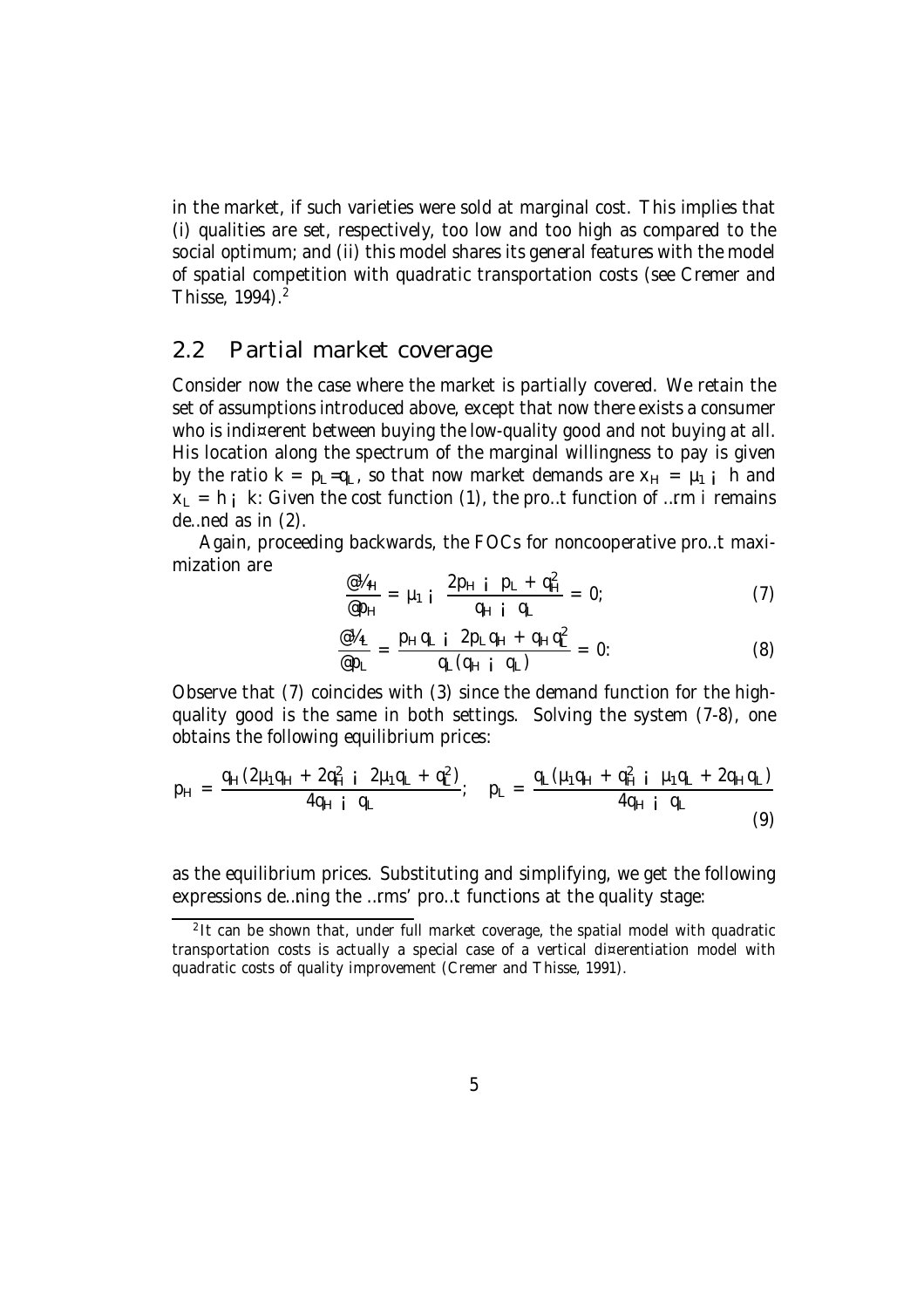$$
V_{4H} = \frac{q_{H}^{2}(q_{H} i q_{L})(2\mu_{1} i 2q_{H} i q_{L})^{2}}{(4q_{H} i q_{L})^{2}}; \quad V_{4L} = \frac{q_{H}q_{L}(q_{H} i q_{L})(\mu_{1} + q_{H} i q_{L})^{2}}{(4q_{H} i q_{L})^{2}}.
$$
\n(10)

The corresponding FOCs are:

$$
\frac{\omega_{4H}}{\omega_{qH}} = \frac{q_H}{(4q_H i q_L)^3} (16\mu_1^2 q_H^2 i 64\mu_1 q_H^3 + 48q_H^4 i 12\mu_1^2 q_H q_L + 48\mu_1 q_H^2 q_L i
$$
\n
$$
i 20q_H^3 q_L + 8\mu_1^2 q_L^2 i 12\mu_1 q_H q_L^2 i 12q_H^2 q_L^2 i 8\mu_1 q_L^3 + 9q_H q_L^3 + 2q_L^4) = 0; \quad (11)
$$
\n
$$
\frac{\omega_{4L}}{\omega q_L} = \frac{q_H}{(4q_H i q_L)^3} (4\mu_1^2 q_H^2 + 8\mu_1 q_H^3 + 4q_H^4 i 7\mu_1^2 q_H q_L i 30\mu_1 q_H^2 q_L i 23q_H^3 q_L + 24\mu_1 q_H q_L^2 + 36q_H^2 q_L^2 i 2\mu_1 q_L^3 i 19q_H q_L^3 + 2q_L^4) = 0; \quad (12)
$$

whose solution gives the unregulated Nash equilibrium qualities,  $\mathfrak{q}_H^*$  = 0:40976μ<sub>1</sub> and  $q_L^{\pi}$  = 0:199361μ<sub>1</sub>:<sup>3</sup> Equilibrium prices are  $p_H^{\pi}$  = 0:2267μ<sub>1</sub> ے ۔<br>1  $p_L^{\alpha} = 0.075 \mu_1^2$  $_1^2$ , outputs are  $x_{H}^{a}$  = 0:2792μ<sub>1</sub>;  $x_{L}^{a}$  = 0:3445μ<sub>1</sub>; while pro...ts amount to  $\frac{1}{4}$  = 0:0164 $\mu_1^3$  $\frac{3}{1}$ ;  $\frac{1}{4}$  = 0:0121 $\mu_1^3$ 1 :

The equilibrium values of …rms' pro…ts are acceptable if total equilibrium demand is at most equal to one, i.e.,  $k = \mu_0$ ; which implies the constraint  $\mu_1$  · 1:6032: Otherwise, the marginal willingness to pay of the consumer supposedly indi¤erent between buying the low-quality good and not buying at all falls below the lower bound of the interval assumed for  $\mu$ : If this is the case, i.e.,  $\mu_1$  > 1:6032; then the above speci...cation of demand functions is no longer valid.

The discussion carried out in this section leads to the following:

Proposition 1 If  $\mu_1$  2 [1; 1:6032]; there exists a unique subgame perfect equilibrium in pure strategies, yielding partial market coverage. If  $\mu_1$  , 9=4; there exists a unique subgame perfect equilibrium in pure strategies, yielding full market coverage.

In the next section, we investigate the existence of a subgame perfect equilibrium in the interval  $\mu_1$  2 (1:6032; 9=4):

<sup>&</sup>lt;sup>3</sup>This can be veri...ed through numerical calculations, initially performed by normalizing  $\mu_1$  to 1. Then, increasing  $\mu_1$  shows that the relationship between equilibrium qualities and  $\mu_1$  is linear. The proof that leapfrogging is not pro...table is omitted since it is in Motta (1993).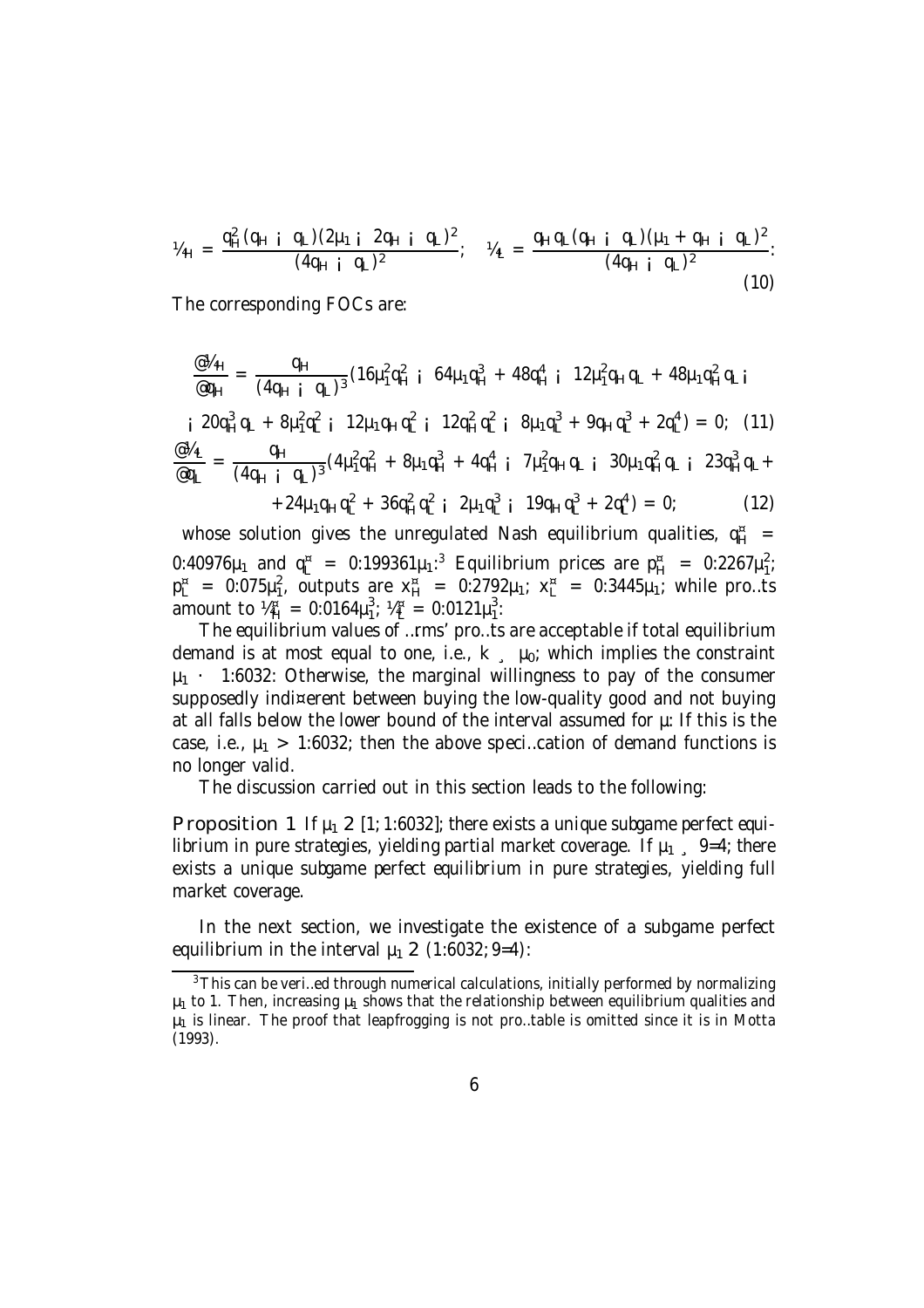### 3 A non-existence proof

Suppose  $\mu_1$  2 (1:6032; 9=4): In this interval, the price behaviour of the lowquality …rm is described by the following lemma:

Lemma 1 For all  $\mu_1$  2 (1:6032; 9=4); the only candidate as a pure-strategy equilibrium price for the low-quality good is  $p_1 = (\mu_1 + 1)q_1$ :

Proof. Suppose, …rst, that the price of the low-quality …rm is as in the partial coverage case, given by (9). If so, the consumer indi¤erent between buying the low quality and not buying at all, is located below  $\mu_0$ : This contradicts the hypothesis of partial market coverage. Suppose now, alternatively, that the price of the low-quality …rm is as in (5). In this case, the consumer indi¤erent between buying the low quality and not buying at all, is located above  $\mu_0$ ; contradicting the hypothesis of full market coverage under which (5) has been obtained.

The price set by the high-quality ... rm is the best reply to  $p_1$ :

$$
p_H = \frac{\mu_1 q_H + q_H^2 i q_L}{2}
$$
 (13)

Notice that this best reply obtains from the same reaction function, irrespectively of the extent of market coverage. <sup>4</sup> The pro…t functions simplify as follows:

$$
V_{4H} = \frac{(q_H^2 i \mu_1 q_H + q_L)^2}{4(q_H i q_L)}; \quad V_{4L} = \frac{q_L(\mu_1 i \ 1 i \ q_L)}{2(q_H i \ q_L)} (2q_H i \ \mu_1 q_H + q_H^2 i \ q_L): \tag{14}
$$

On the basis of (14), we are going to show the following

Proposition 2 For any  $\mu_1$  2 (1:6032; 9=4); there exists no subgame perfect equilibrium in pure strategies in the two-stage game.

Proof. Examine the …rst derivative of the high-quality …rm's pro…t function w.r.t.  $q_H$  :

$$
\frac{\omega_{4H}}{\omega_{4H}} = \frac{(q_{L i} \mu_{1} q_{H} + q_{H}^{2})(2\mu_{1} q_{L i} q_{L i} \mu_{1} q_{H i} 4q_{H} q_{L} + 3q_{H}^{2})}{16(q_{H i} q_{L})^{2}}; \qquad (15)
$$

<sup>&</sup>lt;sup>4</sup>The reaction function of the high-quality ...rm is the same in both regimes because the de…nition of the demand function for the high-quality good is independent of the extent of market coverage.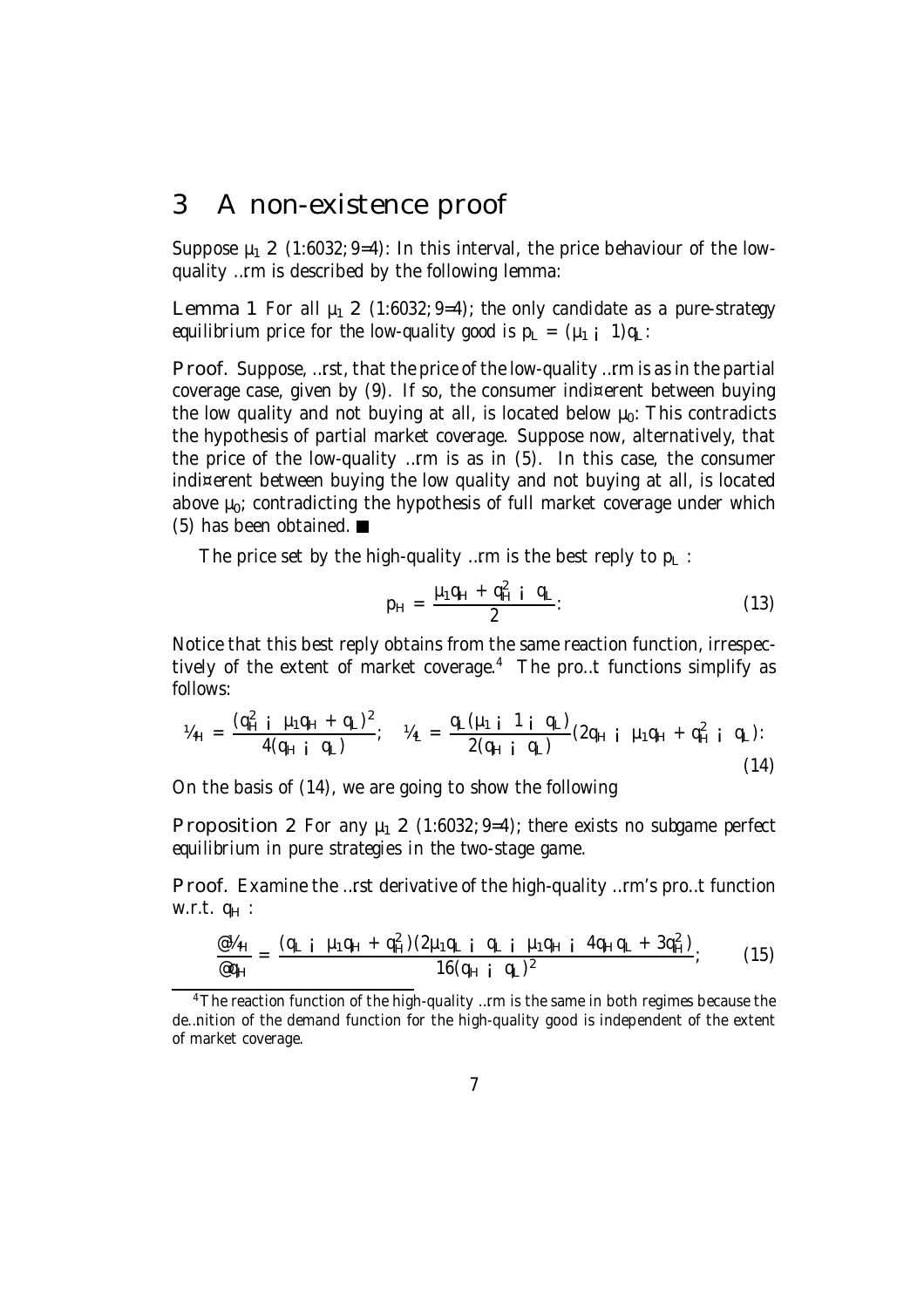which is equal to zero at  $\mathbf{e}_{H} = \begin{bmatrix} 1 + 14 & 44 \\ 1 + 14 & 14 \end{bmatrix}$  =2; where the pro…ts of the high-quality …rm are minimised and amount to  $\mu_H = 0$  because  $p_H = q_H^2$ and  $x_H = 0$ : Notice that no level of  $q_H$  larger than  $q_H$  is acceptable, since it would imply both  $p_H < q_H^2$  and  $x_H < 0$ :  $\overline{3}$ 

Moreover, there exists a quality  $q_H^M = \mu_1 i^2 + \frac{q_H^2}{(\mu_1 i^2)^2 + 4q_H^2} = 2$ such that  $x_L = 0$ ; i.e., the high-quality ... rm becomes a monopolist. It can be shown that  $q_L < q_H^M < q_H$  for all  $q_L < \mu_1$  i 1: The latter inequality is veri…ed both in the right neighbourhood of  $\mu_1 = 1:6032$ , and in the left neighbourhood of  $\mu_1 = 9=4$ : A su¢cient condition for this to obtain for any  $\mu_1$  2 (1:6032; 9=4); is that q<sub>L</sub> is not increasing too fast as  $\mu_1$  increases. To verify this, consider that a viability condition for the low-quality …rm, for any level of the marginal willingness to pay, is  $\mu q_L$ ,  $q_L^2$ ; given that price has to be at least equal to unit production cost. Any increase in product quality yields

$$
\mu dq_{L} \quad \ \ 2q_{L} dq_{L} \tag{16}
$$

which simpli…es to  $q_L \cdot p=2$ ; implying that  $@q_L=@ \mu \cdot 1=2.^5$ 

The above discussion implies that, for any admissible level of  $q_L$ ; the highquality …rm …nds it pro…table to produce  $\mathfrak{q}_H^\mathsf{M}$ : If so, the low-quality …rm must increase her quality-price ratio in order to have a positive demand. To this aim, she could either increase the quality or decrease the price. Obviously, the …rst option is not viable, in that for all  $q_L$  there exists a  $q_H^M(q_L)$  such that the pro…ts of the low-quality …rm are nil. The second option, i.e., setting any price  $p_L < (\mu_1 \text{ i } 1)q_L$ , contradicts Lemma 1.

Alternatively, one can imagine that, when the high-quality …rm is producing  ${\mathfrak q}_H^{\sf M}$ ; the low-quality …rm could …nd it pro…table to leapfrog the rival. In such a case, …rms would exchange roles, and the former high-quality …rm should set a price such that the surplus of the consumer located at  $\mu_1$  i 1 would be nil. If so, the whole argument above repeats.

The intuition behind the above result can be outlined as follows. If the low-quality …rm's price is such that the poorest consumer in the market enjoys zero surplus, then the high-quality …rm …nds it pro…table to decrease her quality level to  ${\mathfrak q}_H^{\sf M}$ ; in order to increase her market share. The reaction of the low-quality …rm would be to allow the consumer in  $\mu_0$  to enjoy a positive surplus, either by decreasing price, which violates the market demand

<sup>5</sup>This result has been shown by Delbono, Denicolò and Scarpa (1996).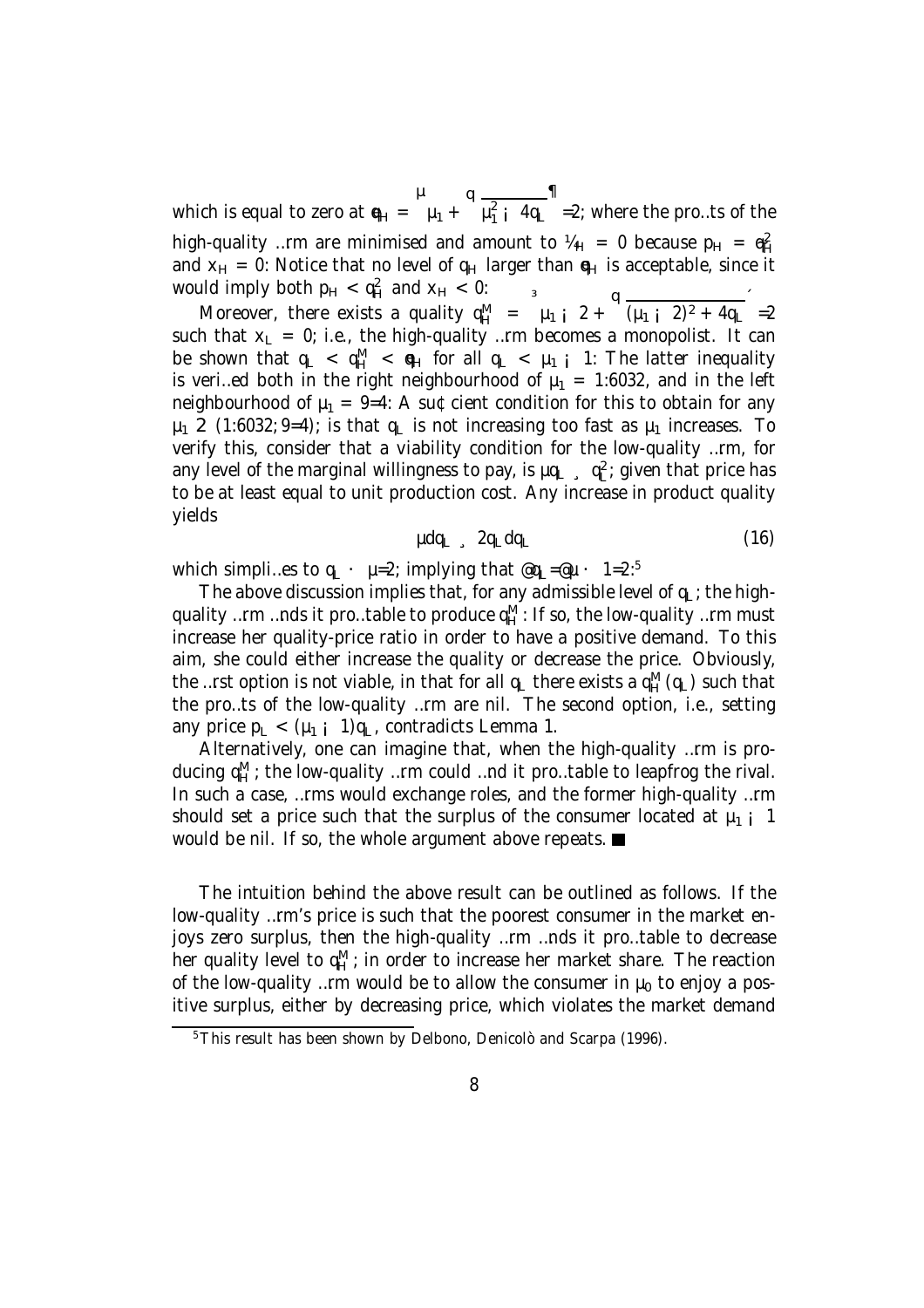speci…cation, or by o¤ering a higher quality. However, since  $\mathfrak{q}_H^\mathsf{M}$  exists for all acceptable levels of  $q_L$ ; increasing quality does not yield positive pro...ts for the low-quality …rm. The combination of these two facts prevents …rms from reaching a pure-strategy equilibrium in prices. The shape of the high-quality …rm's pro…t function is illustrated in Figure 1.





Finally, we brie‡y discuss the above results in contrast with the analysis conducted by Wauthy (1996) in a model where …rms produce at no cost. Under this assumption, any incentive for the high-quality producer to decrease quality in order to reduce production costs, and/or increase the market share for her variety, disappears and her pro…t function is everywhere increasing in  $q_H$ : Hence, a pure-strategy subgame perfect equilibrium in qualities and prices always exists, under either full or partial market coverage, or when a corner solution arises at the price stage (see Proposition 1 in Wauthy (1996, p. 348)).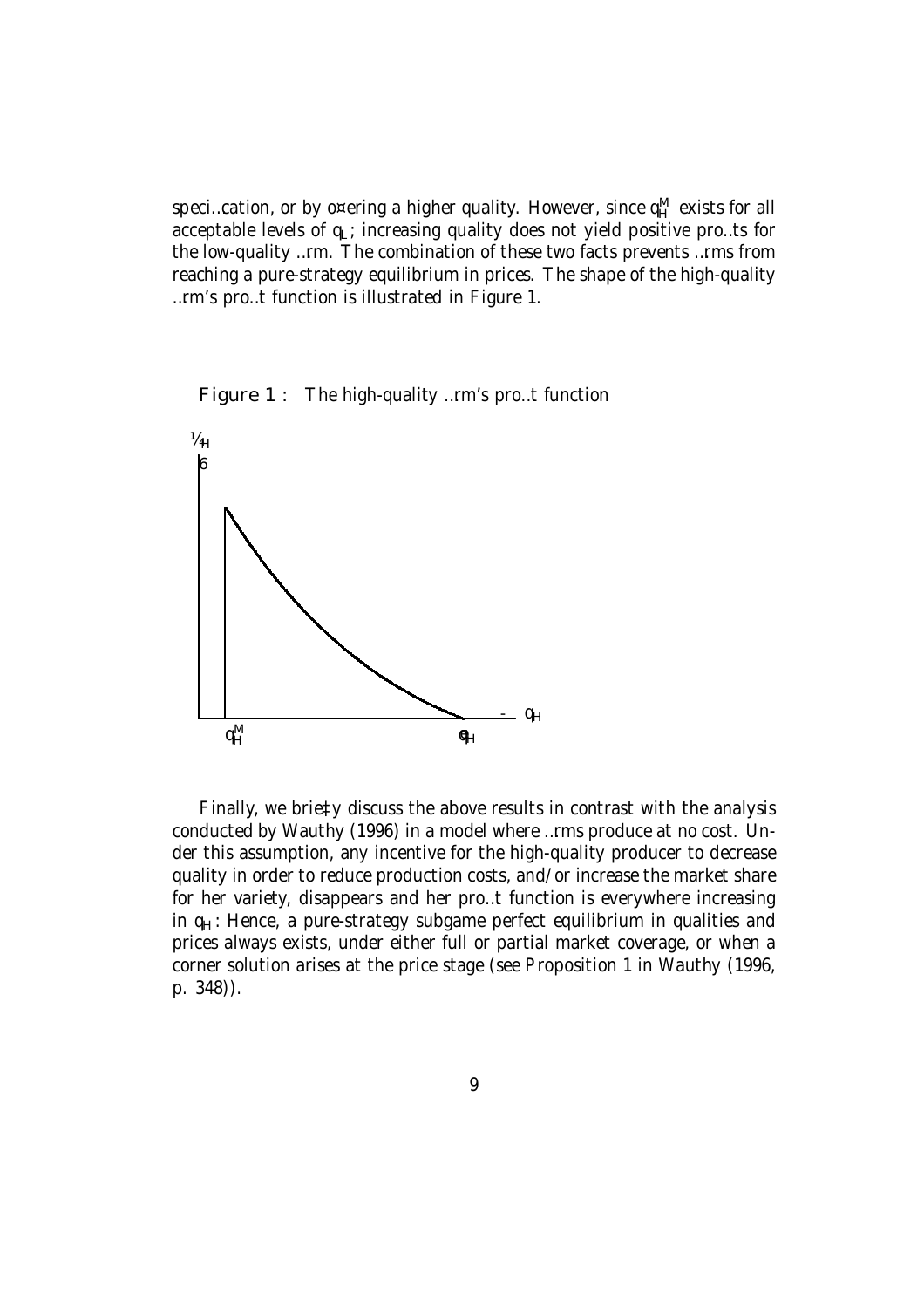# 4 Concluding remarks

In the foregoing analysis, we have investigated the existence of a pure-strategy subgame perfect equilibrium in a duopoly model of vertical di¤erentiation with convex variable costs of quality. We have shown that there are parameter ranges where a pure strategy equilibrium exists (i) under partial market coverage, if consumers' marginal willingness to pay for quality is relatively low; (ii) under full market coverage, if consumers' marginal willingness to pay for quality is relatively high. However, these two intervals are disjoint. In such intermediate parameter range, we have proved that the low-quality …rm is constrained to price so as to extract all the surplus from the poorest consumer in the market. This, in turn, induces the high-quality …rm to decrease her quality towards the rival's, in order to increase her market share. This argument, in combination with the possibility for the low-quality …rm to leapfrog the rival, entails that a pure-strategy duopoly equilibrium does not exist. This cannot happen in a model where production costs are nil, as assumed by Wauthy (1996).

The above …ndings reveal that, contrary to previous beliefs, vertical differentiation models su¤er from a problem of non-existence of the equilibrium in pure strategies which a¤ects spatial di¤erentiation models. While in spatial models the non-existence is due to an insu¢cient degree of convexity of transportation costs, in vertical di¤erentiation models it appears to be due to the convexity of production costs in a subset of the parameter space where a corner solution in prices is the unique candidate as a Nash equilibrium at the market stage.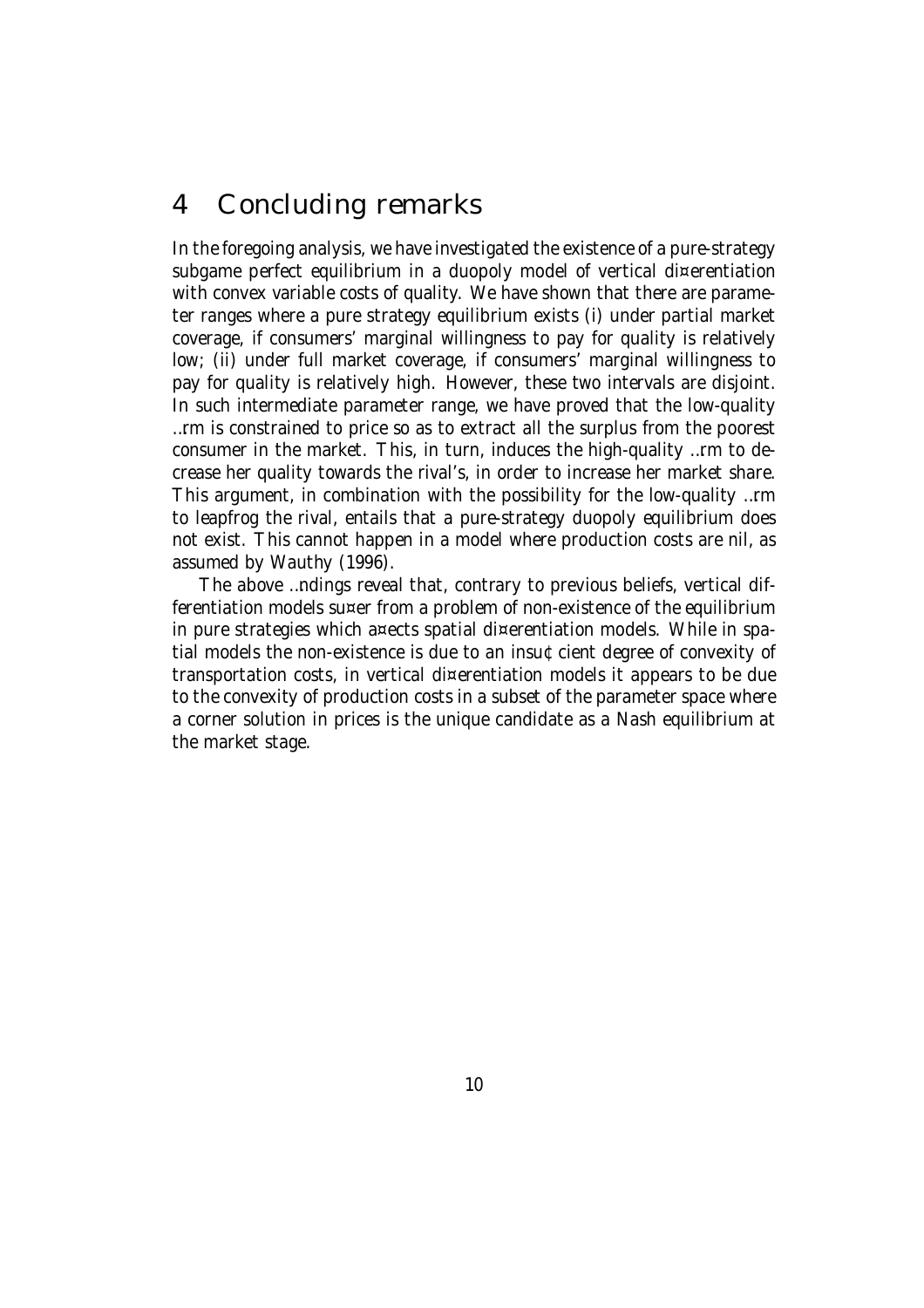## References

- [1] Anderson, S.P. (1988), "Equilibrium Existence in the Linear Model of Spatial Competition", Economica, 55, 479-91.
- [2] Anderson, S.P., A. de Palma and J.-F. Thisse (1992), Discrete Choice Theory of Product Di¤erentiation, Cambridge, MA, MIT Press.
- [3] Champsaur, P. and J.-C. Rochet (1989), "Multiproduct Duopolists", Econometrica, 57, 533-57.
- [4] Choi, J.C. and H.S. Shin (1992), "A Comment on a Model of Vertical Product Di¤erentiation", Journal of Industrial Economics, 40, 229-31.
- [5] Cremer, H. and J.-F. Thisse (1991), "Location Models of Horizontal Differentiation: A Special Case of Vertical Di¤erentiation Models", Journal of Industrial Economics, 39, 383-90.
- [6] Cremer, H. and J.-F. Thisse (1994), "Commodity Taxation in a Di¤erentiated Oligopoly", International Economic Review, 35, 613-33.
- [7] Dasgupta, P. and E. Maskin (1986), "The Existence of Equilibrium in Discontinuous Economic Games, II: Applications", Review of Economic Studies, 53, 27-42.
- [8] d'Aspremont, C., J.J. Gabszewicz and J.-F. Thisse (1979), "On Hotelling's 'Stability in Competition"', Econometrica, 47, 1145-50.
- [9] Delbono, F., V. Denicolò and C. Scarpa (1996), "Quality Choice in a Vertically Di¤erentiated Mixed Duopoly", Economic Notes, 25, 33-46.
- [10] Economides, N. (1986), "Minimal and Maximal Di¤erentiation in Hotelling's Duopoly", Economics Letters, 21, 67-71.
- [11] Gabszewicz, J.J. and J.-F. Thisse (1979), "Price Competition, Quality and Income Disparities", Journal of Economic Theory, 20, 340-59.
- [12] Gabszewicz, J.J. and J.-F. Thisse (1980), "Entry (and Exit) in a Di¤erentiated Industry", Journal of Economic Theory, 22, 327-38.